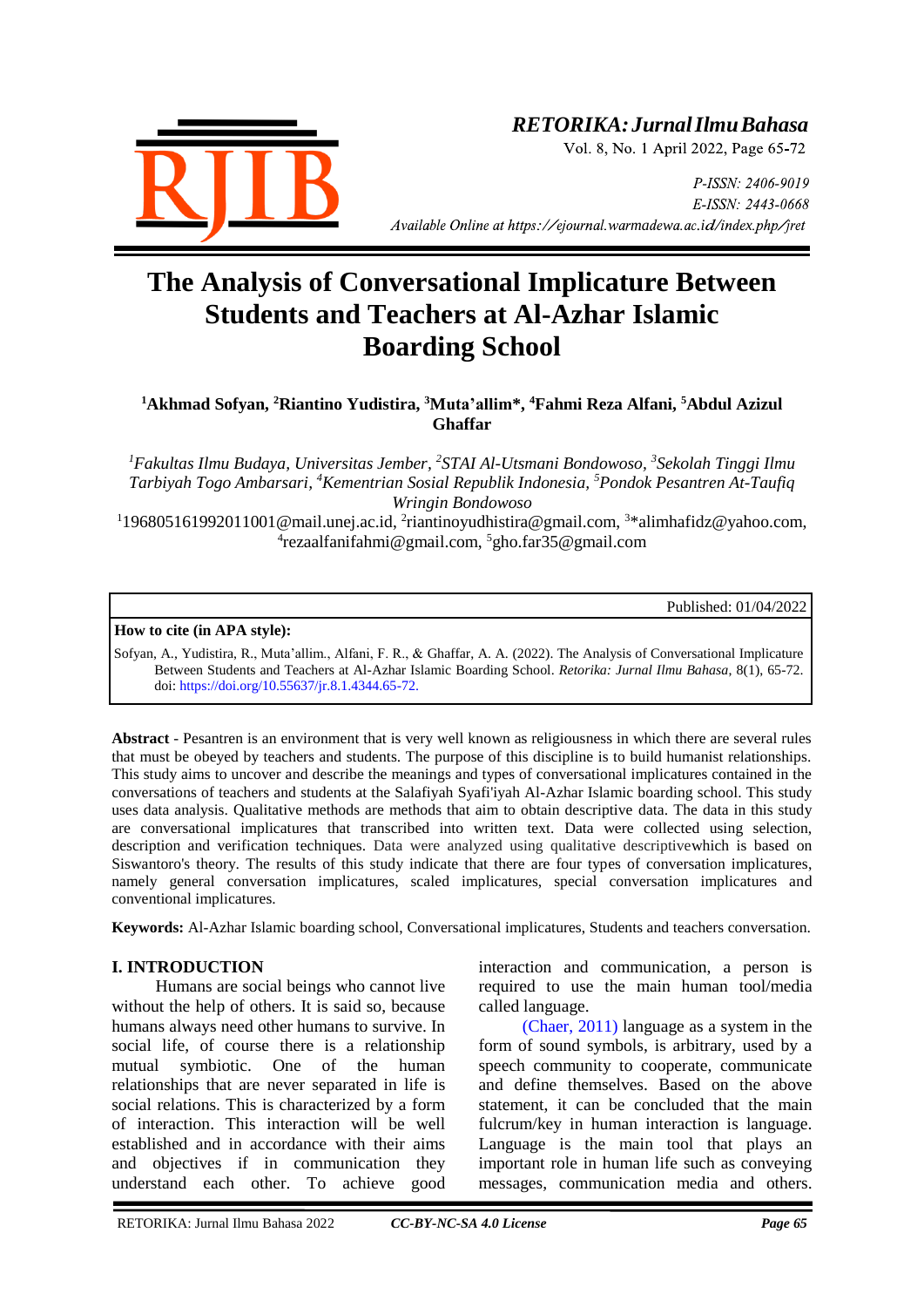With a person's language it is easy to interact with others, but on the other hand, without language, someone will find it difficult to interact with others. Therefore, language cannot be separated from human life. One of the branches of science that studies language to communicate is pragmatics [\(Nadar, 2009a\).](#page-7-0) Therefore, it can be concluded that through pragmatics we can learn a lot about matters related to language.

The use of language here concerns the language function, while the context is an external element of language that builds speech or discourse. These two things are interrelated, namely to know the language function of the speech partner must adjust it based on the context.

Pragmatics has many studies related to language, one of which is implicature. Pragmatics is a branch of linguistics that has only recently emerged and developed in the linguistic arena of the United States since the (1970s). Ross and Lakoff are linguists who argue that the study of syntax cannot be separated from the narrative situation. Implicature is a component of the speaker's meaning which is an aspect of what is meant in the speaker's speech without being part of what is being said. What the speaker means to communicate is much richer than what is expressed directly; Linguistic meanings cannot radically be determined by those that are conveyed and understood.

Someone who interacts tends to apply the implicatures of a conversation because that person looks after, the image, feelings of others, maintains politeness, dignity, respect and so on. Courtesy and respect in interacting through communication often occur in religious institutions, namely Islamic boarding schools. In this article, the researcher discusses the implications of conversations between teachers and students that take place in the Salafiah Syafiiyah Islamic boarding school, Al-Azhar. Pesantren is a place where students' learn the Qur'an. The term *Ngaji* here does not mean merely studying the book and the Qur'an, but the term has a broad meaning such as; studying other people's feelings, paying respect, applying politeness/politeness in communicating and so on.

In the pesantren environment, of course there are kiyai-santri, superiors-subordinates, teacher-students, and others. Therefore, it cannot be denied that in the pesantren environment there are always conversational implications. This aims to maintain image, pay respect, maintain feelings, apply politeness/politeness in language and so on. Pesantren is a form of Islamic education that has been institutionalized permanently in rural areas. The forms of Islamic education in rural areas can at least be mentioned in a number of terms, namely formal colleges, helping unions such as yasinan groups, training assemblies such as pesantrenkilat and seven-minute lectures [\(Kuntowijoyo, 1988\).](#page-7-0) According to Zamakhsyari Dhofier, the Salaf Pesantren is a boarding school that maintains the teaching of classical Islamic books (Salaf) as the core of education.

Meanwhile, the madrasah system was established only to facilitate the sorogan system, which was used in the old form of recitation institutions, without introducing general knowledge teaching. Based on the above statements, it can be concluded that the pesantren is a place that is very strong towards religiousness. This means that students and teachers in the pesantren environment really apply politeness, respect others, maintain feelings, images and so on. Therefore, it cannot be denied that one of the students from the pesantren often applies politeness, politeness in behavior, especially in communicating. The form of conversation between teachers and students in the Salafiyah Safi'iyah Al-Azhar Islamic boarding school if it contains implied meaning, it can be stated that the meaning of the conversation is outside the structure of the language. To reveal this meaning, of course we need a pragmatic role, especially the implications of conversation.

Grice through [\(P.W.J, 1987\)](#page-7-0) asserts that the concept of implicature is used to explain the difference that is often there is 'what is said' with 'what is implied'. Besides, Levinson (Nadar, 2009) mentions implicatureasor thoughts in pragmatics one of the most important ideas (one of the single most important ideas in pragmatics). Based on the above statement, it can be concluded that pragmatics is very suitable for uncovering the conversational implicatures or the implied meanings contained in the conversations of teachers and students at Al-Azhar Islamic boarding school.

There are several types of researches that have something in common with this research. First, Niatri [\(2016\)](#page-7-0) indicates that there are three types of co nversational implicatures contained in the film *pink guinea pig* by RadityaDica.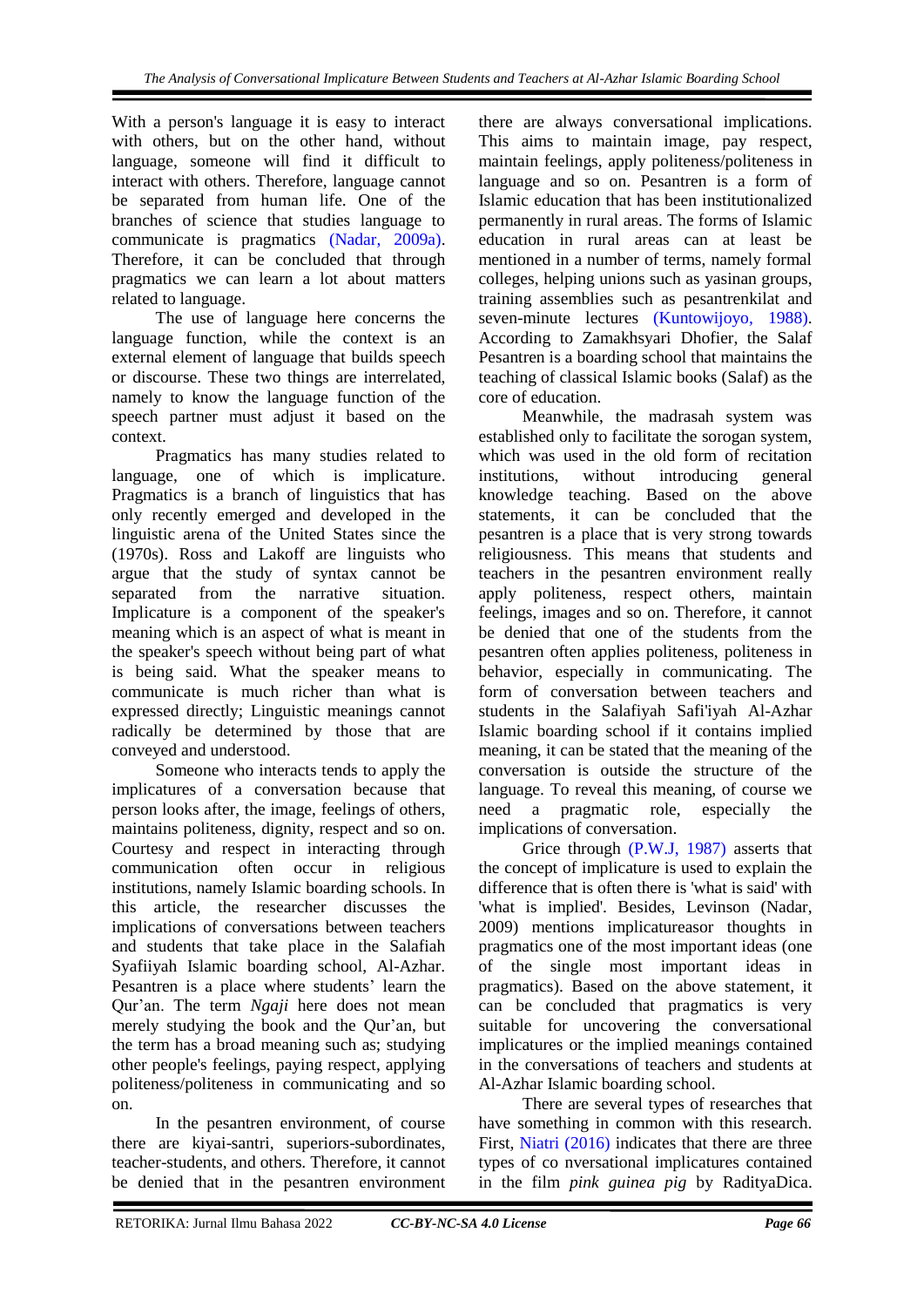These implicatures are the specific conversational implicature (GPA), the general conversation implicature (IPU) and the scaled conversation implicature (IPB). The three types of conversational implicatures are divided into several types according to the characteristics of the marker and the form of the conversation. Furthermore, the conversational implicature function infilm*pink marmot* Raditya's generally shown to show the reality of teenage life (SMA) to the audience. The function of the conversation between characters in Raditya's film *pink marmot* has several functions, including building the image of each character (exhibition) and creating humor to support the scene, channeling messages as well as in the form of good advice and warnings related to daily life (especially teenagers) and channel the speech to attract sympathy and/or soak the anger of the speech partner.

Second, [Rahayu \(2011\)](#page-7-0) found that there are many conversational implications in applying the principles of courtesy, among others, violations of the maxims of quantity, quality, relationship, maxims of combination of quantity and quality as well as maxims of combined relationships and methods. The functions and objectives of the use of these conversational implicatures consist of competitive functions and directive objectives; fun function and expressive purpose; and fun functions and obsessive purposes.

Third, [Hadiati \(2007\)](#page-7-0) indicate that there are four different types of conversational implicatures, including representative, directive, commissive and expressive conversational implicatures.

Based on the above studies, it can be concluded that these studies have similarities and differences. The above studies have similarities in their subject only, namely both studying the implications of conversation. While the difference is that the studies above have differences in their objects.

The above researchers examined objects about the conversational implicatures of characters in the film *pink guinea pigby Raditya Dika;* Conversation implicatures in learning Indonesian in *class v SD Negeri Pondok 1, Nguter sub-district, Sukoharjo district* and speech acts and conversation implications for female and male characters in the film *the sound of music.* While the authors is to uncover and describe the meanings and types of conversational implicatures contained in the

conversations of teachers and students at the Salafiyah Syafi'iyah Al-Azhar Islamic boarding school.

#### **II. REVIEW OF LITERATURE 1. Pragmatic**

Pragmaticis a branch of linguistics that studies the language used to communicate in certain situations [\(Nadar 2009\).](#page-7-0) Furthermore, [Yule \(2006\)](#page-7-0) states that pragmatics is the study of how to convey more than what is said. Pragmatics is one of the branches of linguistics in which it examines several languages including conversational implicatures. One of the branches of science that studies language to communicate is pragmatics [\(Nadar, 2009\).](#page-7-0) Therefore, it can be concluded that through pragmatics we can learn a lot about matters related to language. Pragmatics has many studies related to language, one of which is implicature. Pragmatics is a branch of linguistics that has only recently emerged and developed in the linguistic arena of the United States since the 1970s. Ross and Lakoff are linguists who state that the study of syntactic matters cannot at all be separated from the narrative situation.

Pragmatics is a linguistic study between speakers and speech partners which is motivated by context, [\(Levinson, 1983; Rahardi, 2005;](#page-7-0)  [Muta'allim, 2019; Muta'allim, Sofyan &](#page-7-0)  [Haryono, 2020; & Muta'allim, Alfani, Mahidin,](#page-7-0)  [Agustin & Wicaksi, 2021\).](#page-7-0) There are two important things that need to be observed from the pragmatic understanding above, namely the use of language and the context of speech.

## **2. Implicature**

Implicature is the thing that is implied or the sentence implied its meaning. That is, the speaker's meaning is an aspect of what is meant in the speaker's utterance without being part of what is being said. What the speaker means to communicate is much richer than what he is expressing directly; Linguistic meanings cannot radically be determined by those that are conveyed and understood. This is in line with the opinion of [Grice \(1975\)](#page-7-0) which states that a speech can imply propositions that are not part of the speech. The proposition that is implied is called the *implicature* conversational.

Implicature refers to the proposition implied by utterance in a context that is not part of the utterance and does not utter the meaning that is actually meant [\(Gazdar, 1979\).](#page-7-0) The term implicature is derived from the verb '*to imply'*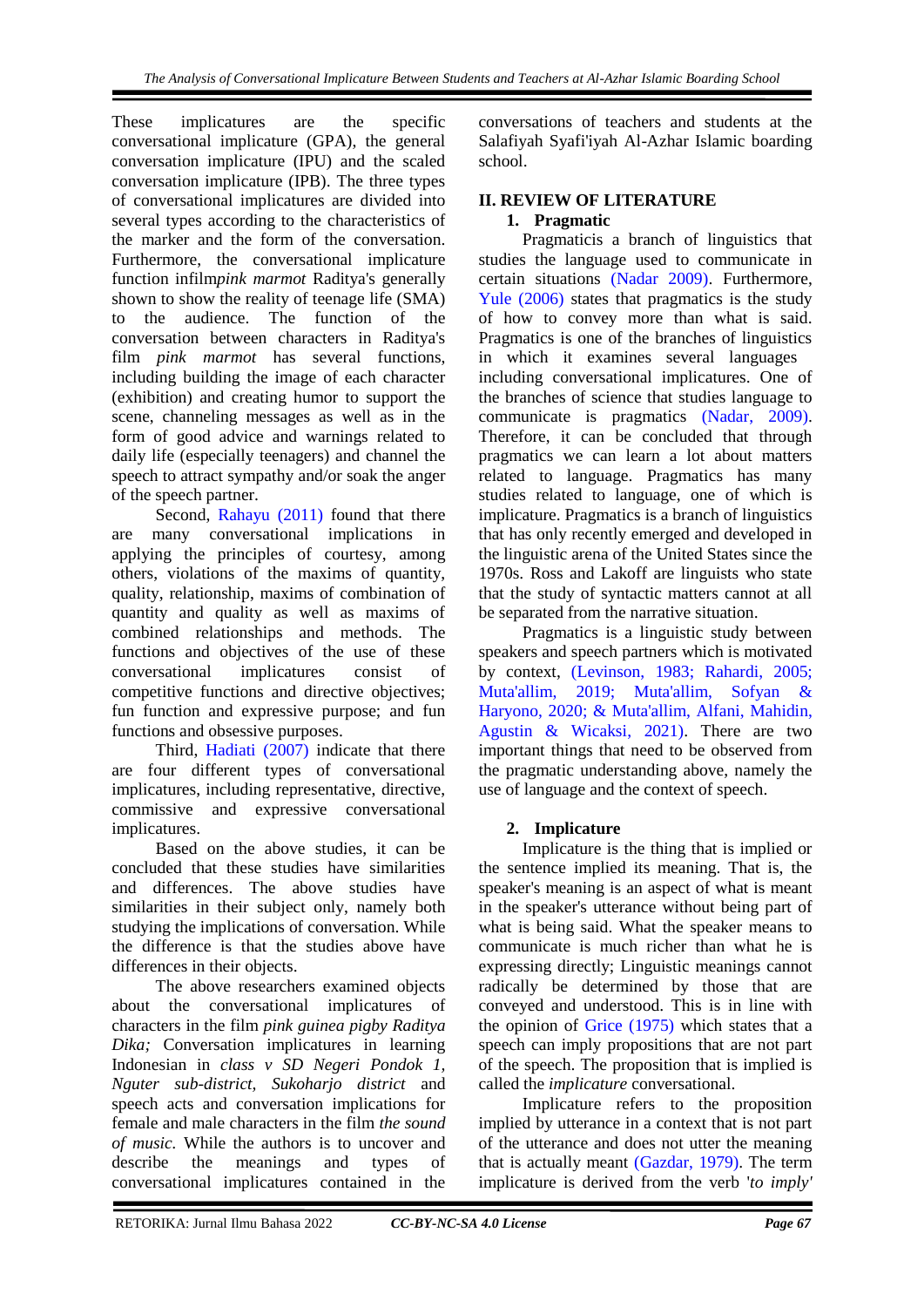which means to imply something. Etymologically, *'to imply'* means to wrap or hide something using something else. Therefore, the conversational implicature is something that is hidden in a conversation, that is, something that is implicitly contained in the actual use of language. [Brown and Yule \(1983\)](#page-7-0) state that implicature is used to take into account what is meant by speakers as different from what is stated literally.

Mey [\(in Nadar, 2009\)](#page-7-0) explains that the implicature of *"implicature"* comes from the verb *to imply* while the verb is *implication.* The verb comes from the Latin*plicare* which means *to fold* "to fold", so to know or understand what is folded or stored, one must open it using a pragmatic approach, especially implicature. Therefore, in order to know/understand the meaning and purpose of these implicative conversations, the speech partners are required to interpret the utterances uttered by the speakers according to their context.Grice [\(in](#page-7-0)  [Abdul Rani, et al, 2006: 177\)](#page-7-0) Implicature is the indirect meaning or the implied meaning that is generated by what is said (explanatory). Based on the statement put forward by Grice, it can be concluded that the word implicature is the antonym of the word explicit. So, conversational implicature is an indirectstatement *(implied).*  Implicatures have several types.

### **3. Types of Implicatures**

According to [Thomas \(2014\)](#page-7-0) states that implicatures are divided into 2 parts, namely: conventional implicatures and conversational implicatures. Besides that, [Yule \(2006\)](#page-7-0) shares the types of implicatures which are divided into four parts, including: general conversation implicature, scaled implicature, special implicature, and conventional implicature. Furthermore, Grice [\(in Abdul Rani, et al, 2006\)](#page-7-0) states that implicature consists of two kinds, namely the conventional implicature.

### **a) General Conversation Implicature**

Generalimplicature is a type of conversation that does not require interpretation to find out the meaning in the conversation because the context used is a general conversation which makes the interlocutor understand directly [\(Grice, 1975\).](#page-7-0)

### **b) Implicature Scaled**

Certain information is always conveyed by choosing a word that represents a value from a scale of values. This is particularly evident in terms of expressing quantity. As the term is *all, most, many, some, a little, always, often,* and *sometimes.* When speaking, a speaker chooses the words from that scale that are the most informative and correct (quality and quantity).

## **c) Implications of Special Conversations**

In the preceding examples, all implicatures have been taken into account without special knowledge of *thecontext*  particular. However, often our conversations take place in very specific contexts where we assume information that we know locally. A special implicature is a type of conversation that requires interpretation to find out the meaning in the conversation because the context used is a special conversation which makes the other person do not understand directly [\(Grice, 1975\).](#page-7-0)

Rahardi (2003) states that in actual speech, the speaker and the speech partner can communicate fluently because they both have some kind of similar background knowledge about something being said. [Grice \(1975\)](#page-7-0) states that a speech can imply propositions that are not part of the speech.

## **d) Conventional Implicatures**

Conventional implicatures are the opposite of all conversational implicatures discussed so far, conventional implicatures are not based on the principle of cooperation or maxims. Conventional implicatures do not have to occur in conversation, and do not rely on specific contexts to interpret them. Grice (in [Abdul Rani, et al, 2006\)](#page-7-0) conventional implicatures are those that are determined by "the conventional meaning of the words used". [Yule \(2006\)k](#page-7-0) states that conventional implicatures are the opposite of conversational implicatures, namely conventional implicatures do not have to occur in conversation and do not depend on the context to interpret them. As with lexical presuppositions, the conventional implicatures associated with the words are used. The conjunction "but" in English is one of these words.

### **4. Implicature Function**

In general, implicatures have several functions, one of which is to reveal implicit meaning or interpret the implied sentence. *"Provides some explicit account of how it is possible to mean more than what is actually said*" [\(Nadar, 2009\).](#page-7-0) In connection with the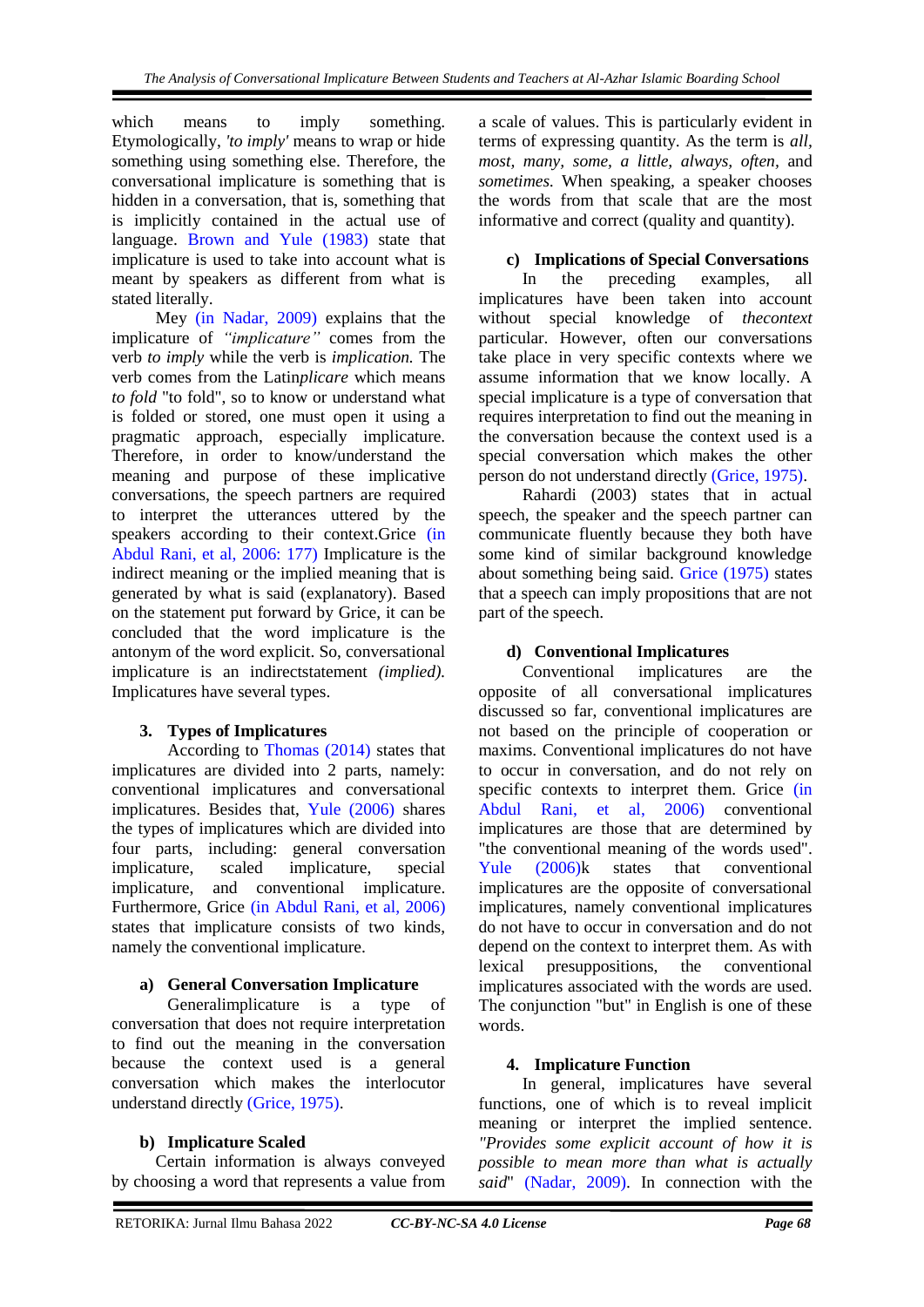above statement, interpreting a speech is not enough just by implicature, we also need to adjust it to the context.

[\(Dewi et al., 2020\)](#page-7-0) states that implicatures have several uses, including: they can provide an explanation of the meaning or linguistic facts that are not covered by linguistic theories; implicature can provide a clear explanation of the physical difference from what is meant by the speaker of the language; The implicature can provide a simple semantic description of the clause relations associated with the same conjunctive and the implicature can provide a variety of outwardly unrelated, even contradictory facts (such as metaphors). [Rani](#page-7-0)  Arifin (2006) explains that language society often uses conversational implicatures for certain purposes, for example to refine the propositions that are uttered and in order to save the face *(saving face).*

## **5. Context**

Context or topic is the target scope of a person in telling speech. Mey [\(Nadar, 2009b\)](#page-7-0) *the surroundings, in the widest sense that enable the participants in the communication process to interact, and that make the linguistic expressions of the their interaction intelligible*  (environmental situation in a broad sense that allows participants to speak to be able to interact and make their speech understood). Based on the above statement, context is a measure that is considered in pragmatics.

Cutting [\(Samarlam 2014\)](#page-7-0) there are three types of context, namely, *first,* situational context is a context that concerns about what the speaker pays attention to about his surroundings or the conditions in which the speech occurs. *Second, the* context of knowledge is divided into two, namely the context of general cultural knowledge and interpersonal knowledge.

The general context of culture is general knowledge about human life. The context of interpersonal knowledge is personal experience in verbal interactions before acting in speech. *Third,* contextual context is the content surrounding the text consisting of grammatical and lexical cohesion.

### **III. METHODS**

This type of research is a qualitative descriptive study. The descriptive approach can be defined as research that seeks to provide a systematic and accurate picture of the actual facts and characteristics of certain populations [\(Zuriah, 2005\).](#page-7-0) Based on the above statement, it can be concluded that the researcher observed and then analyzed the conversations between teachers and students at the Salafiyah Syafi'iyah Al-Azhar Islamic boarding school.

Qualitativeis research that aims to understand the phenomenon of what purpose is experienced by research subjects such as behavior, perception, motivation, action and more holistically and by way of description in the form of words and language, in a specific context in which the natural and by utilizing several natural methods [\(Moleong, 2006\).](#page-7-0) This research is descriptive because it describes the types of implicatures and their functions in the conversations between teachers and students at the Salafiyah Syafi'iyah Al-Azhar Islamic boarding school.

### **1. Data and Data Sources**

The datain this study were conversations between teachers and students at the Salafiyah Syafi'iyah Al-Azhar Islamic boarding school which contained conversational implicatures. Sources of data in this study were teachers and students at the Salafiyah Syafi'iyah Al-Azhar Islamic boarding school.

### **2. Data Collection Techniques**

The data in this study were in the form of conversations between teachers and students which were transcribed into written text. This research uses reduction data. According to [Siswantoro \(2010\),](#page-7-0) the data reduction steps are as follows; *first*, prepare a data collection sheet; *second,* selecting data; *third,* describe the data; *fourth,* draw conclusions and *fifth,* verification. Data is collected in several ways; *First,* prepare a data collection sheet. *Second,* selecting data. That is, selecting data that is considered to contain *conversational implicatures.* This is based on the observations and experiences of the author. *Third,* explain the selected conversation data and then give reasons. This has the aim of obtaining the accuracy of the data, to help or to make sure the writer determines the data related to the *implicatures of the conversation.Fourth,*  draw conclusions. This means checking the data that has been selected in order to obtain better accuracy. The accuracy of this research depends on the author himself. *Fifth,* prove the validity of the data. That is, the authors prove the data according to the results of experience and observations.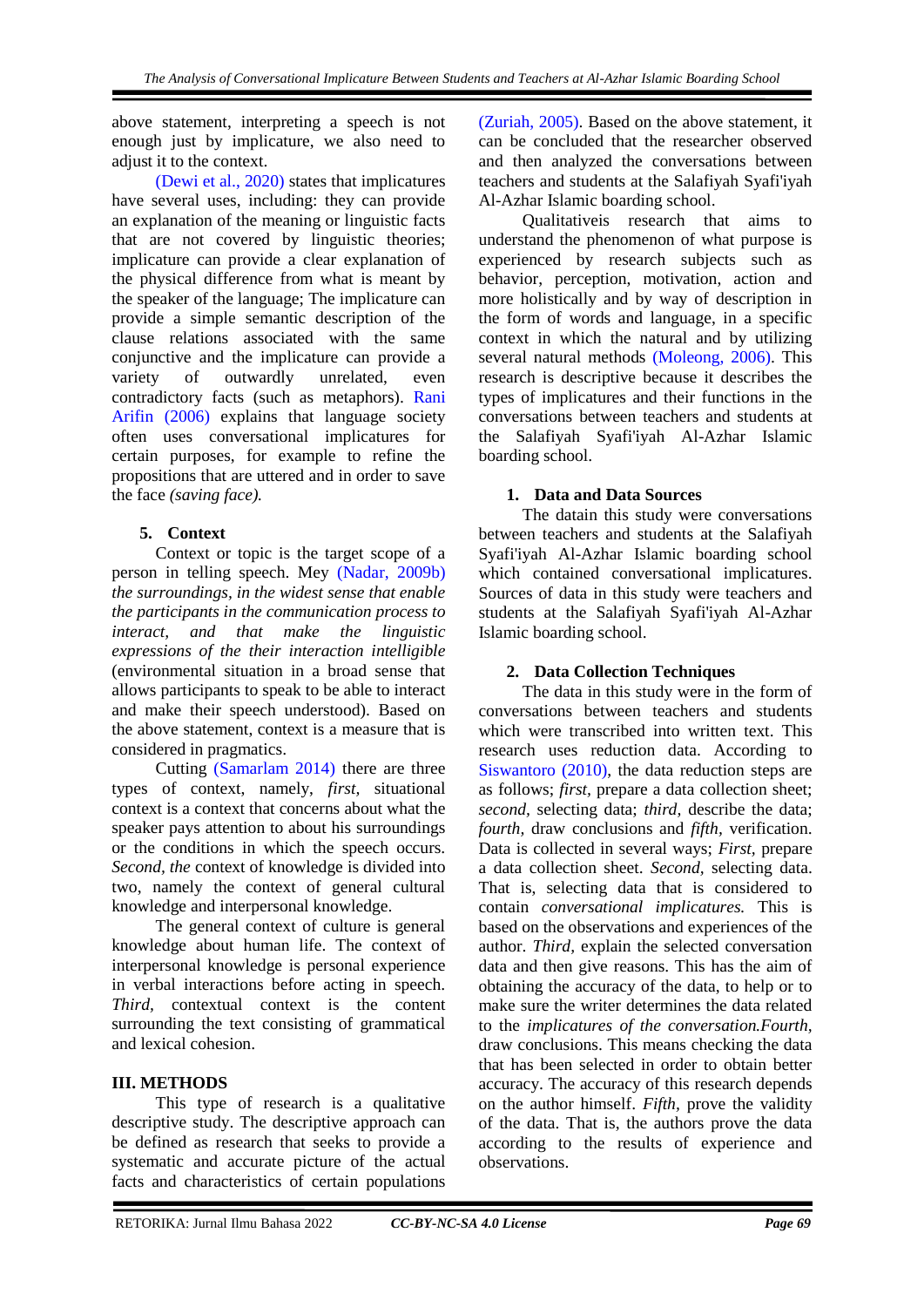## **3. Data Analysis Techniques**

[Siswantoro](#page-7-0) (2010) emphasizes that the data analysis is carried out by describing the descriptive form of each data functionally and relational. In addition, [Siswantoro \(2010\)](#page-7-0) says that data is classified and explained based on concrete data. This means that in this study, the researcher must analyze the data based on the observation results. These steps are as follows: *first,* pay attention and observe the data that has been collected based on the results of observations. *Second,* find the characteristics of conversation patterns that are considered to

contain conversational implicatures and then interpret them. *Third,* describe and give reasons. *Fourth,* provide a table of conversational implicatures based on observations.

#### **IV. RESULTS AND DISCUSSION**

The results of this research show that there are types of implicatures that used by students' and teachers' at Al-Azhar islamic boarding school. They are General conversational implicature, scale conversational implicature, special conversational implicature and Implications of conventional conversations.

| <b>Types of</b><br>Implicature                   | <b>Conversation</b>                                                                                                  | <b>Context</b>                                |
|--------------------------------------------------|----------------------------------------------------------------------------------------------------------------------|-----------------------------------------------|
| General<br>conversational<br>implicature         | Student: Sir, Agos is talking to Firda<br>Guru: Where ?<br>Student: at the gate above, sir                           | In the classroom<br>(during the lesson)       |
| Scale<br>conversational<br>implicature           | Teacher: Tomorrow's exam<br>Student: I have studied some of the<br>lesson grids that were delivered<br>yesterday sir | In the classroom<br>(learning)<br>evaluation) |
| Special<br>conversational<br>implicature         | Teacher: Faqih, are you going to be<br>quiz tomorrow?<br>Student: I haven't studied yet, sir.                        | At school<br>(student selection)              |
| Implications of<br>conventional<br>conversations | Teacher: Why are you coming to<br>school late.<br>Student: I left early sir, but my bike<br>is leaking.              | In the classroom<br>(during lessons)          |

## **Table. 1.1 Types of Implicatures**

Data01:

Student: Sir, Agos is talking to Firda

Teacher: Where ...?

Student: At the gate above, sir. (general conversation implicature).

Based on the above conversations, it can be concluded that these conversations are general conversation implicatures. It is said that, because when a teacher was teaching a class, suddenly one of the students gave information that Agos was talking to Firda. Agos is a boy student and Firda is a girl student. Judging from the context of the situation or because they are occupied by the boarding school, Firda and Agos have violated or violated the rules of the pesantren. It is said that because in the pesantren, male and female students are prohibited from meeting or even talking, unless they are both their families and have received

permission from the boarding school.

At that time, students were said to be uttering or using conversational implicatures because when they reported they only said that Agos and Firda were talking without saying that Agos and Firda had violated or violated the pesantren's rules. The real meaning of the sentence *"Sir, Agos is talking to Firda"* is that Agos and Firda have the right to receive punishment or are words of demands to the teacher that they must be sentenced in accordance with the established cottage policy. However, he as a student still has to apply or have to say politely to his teacher in any case. The sentence *"Sir, Agos is talking to Firda"* is the implicature of a general conversation, it is said that because someone does not need or without a very broad and deep interpretation in understanding the sentence. Because in the context someone will immediately understand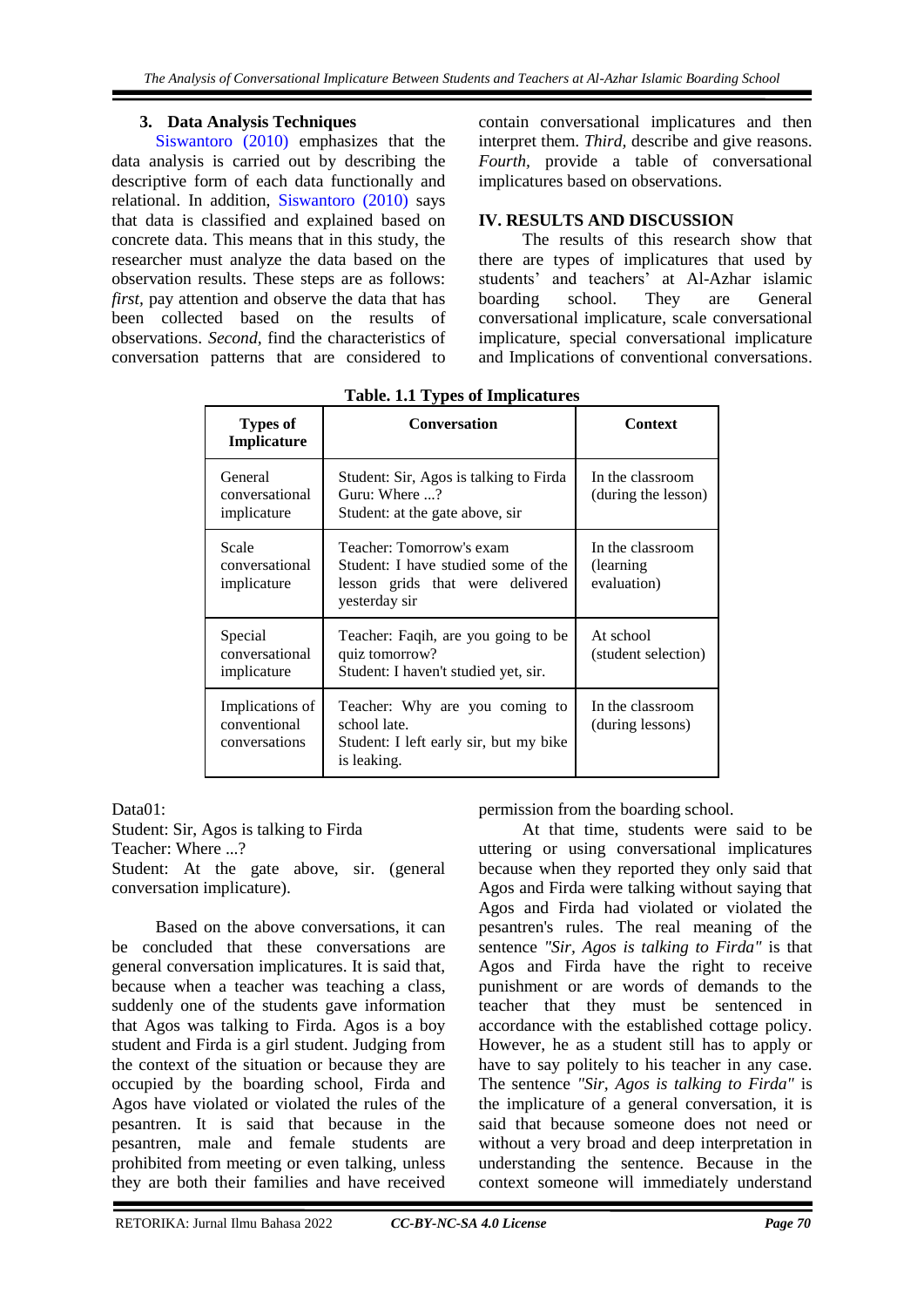the meaning of these words.

Data 02:

Teacher: exam tomorrow

Student: I have studied some of the lesson grids that were delivered yesterday sir. (conversational implicature at scale).

Based on the above conversations, it can be concluded that this type of conversation is a conversational implicature at scale. It is said so because the conversational implicature in it inserts several conjunctive terms such as *several.* So, the above conversation between teacher and student is marked with the word "*several".* When the teacher throws a sentence *tomorrowexam* on theto the student, then the student answers that *I have studied several lesson grids,* meaning that a student understands that the teacher not only informs the student, but the teacher also gives advice or orders the student to study.

Then when the student answers by choosing awords*few* in the example above, the speaker creates an implicature (not all). This means that a student responds to the teacher's advice with a positive (appreciative) response. Even though the student did not learn the lesson he was giving at all, the student dared to lie in order to cover up or reduce the anger of the teacher. This is what is called a *scaled implicature*. One of the features seen in scaled implicatures is when speakers correct themselves about some details, such as the following example.

#### Data 03:

Teacher: Faqih, will you become a quiz tomorrow?

Student: I haven't studied yet, sir. (special conversational implicature).

Based on the above conversation, it can be concluded that the conversation is the implicature of a special conversation. Said so because the conversation requires interpretation of the interlocutor to understand the meaning of the answer from the interlocutor. When a teacher says *"Faqih, are you going to be quiz tomorrow?"* The sentence only requires a yes or no answer. But the student's answer was off the mark by saying *"I haven't studied yet, sir".* Now, to make the student's answer relevant, the teacher is required to have a small supply of knowledge, which assumes that the student

needs time to learn. So, Faqih takes a lot of time to provide such quiz. On the other hand, it is possible that Faqih objected to following the quiz because there were several obstacles such as: *insecurity, humility, fear, laziness, difficulty in understanding lessons, lack of insight* and so on.

So, Faqih gave trying to give reasons like that with the aim that he was not included in the quiz. Besides that, Faqih also aims to prevent the teacher from scolding him. It is said that, if Faqih directly rejects the teacher's request by saying "no", then the teacher automatically feels disrespected because these words are inappropriate words. So, as a student, he must be really smart in applying courtesy when talking to his teacher and vice versa, a teacher must really know to control and protect the feelings of his students because these words will discourage his students.

#### Data 04:

Teacher: Rofin *has not* come to this event Student: maybe soon sir.

The conventional implicature is that the situation at that time is expected to be different, or maybe vice versa in the future. In the example above the speaker generates an implicature that he expects the statement "Rofin came to the event". So, this sentence is said to be conventional implicatures because conventional implicatures are the opposite of all conversational implicatures discussed so far, conventional implicatures are not based on the principle of cooperation or maxims. Conventional implicatures do not have to occur in conversation, and do not rely on specific contexts to interpret them. As in the example above, even though the teacher said "Rofin *has not* come to this event" and did not get a response or answer from the student, the sentence was still said to be conventional implicature because basically conventional implicatures do not depend on a particular context. This means that even though the teacher says this without any response from the student, the sentence is still formed as a conventional implicature.

#### **V. CONCLUSION**

In general, the pesantren environment is termed religiously. This means that the pesantren environment is an environment that is very thick with religiousness. For this reason,